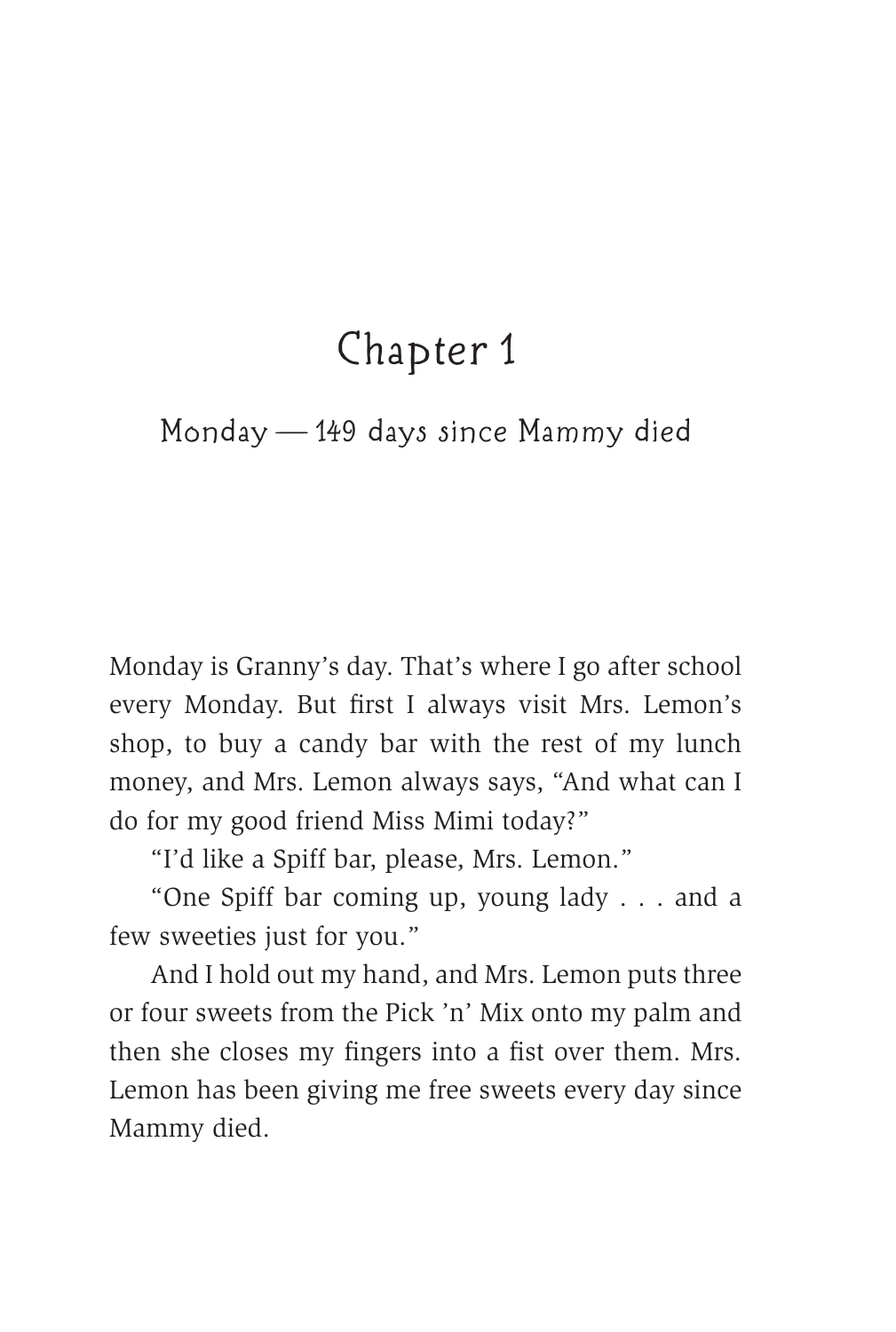So every day I make sure to drop into her shop. So does Sally, my big sister. She gets sweets too, but today Sally is late because she's hanging around with her Goth friends. Which means I get to Granny's first.

"Well! If it isn't young Mimi herself visiting her ancient grandparents," declares Grandad when he opens the door, as if it is a big surprise seeing me on the doorstep.

"It's Monday, Grandad," I tell him. "I come every Monday."

"Well, blow me down, so you do!" And he slaps his forehead with his hand as if to say how could he have forgotten. He does that every week.

And every week Granny comes bustling out of the kitchen, wiping her floury hands on her apron, and scolds him. "Well, are you going to let the poor child stand there all day? Come in, Mimi—don't mind the old fool."

Of course, Grandad is not really an old fool—well, he is old, but he's not a fool. Anyway, he doesn't mind Granny at all; he just laughs at her and winks at me.

Today Granny has made chocolate éclairs for me, and for Sally when she turns up, and for Conor (he's my big brother, but he has soccer on Mondays so he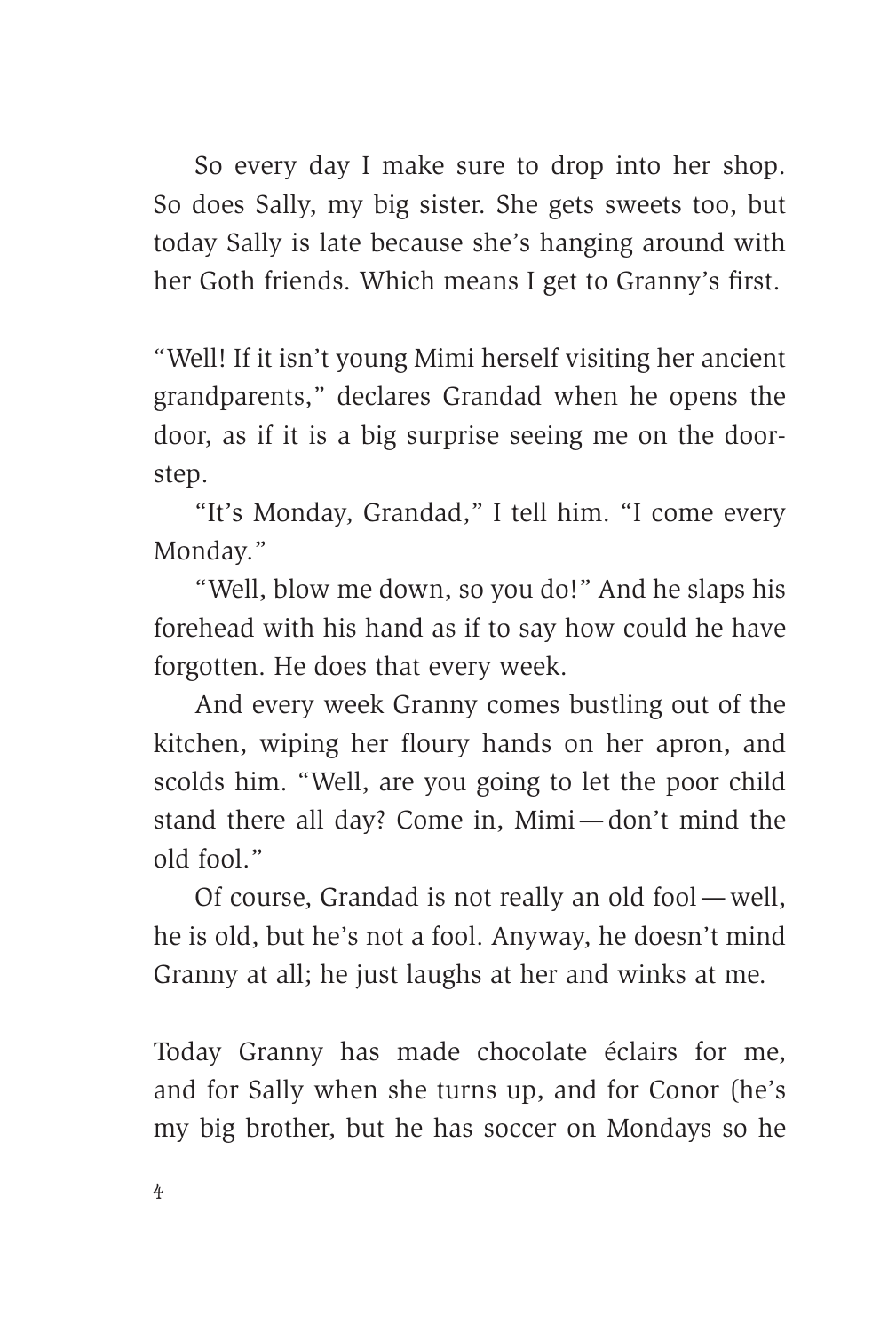doesn't get here till later). Every Monday Granny cooks cakes—and that's why she's so fat, says Grandad.

"I am not!" she says in her pretend-to-be-cross voice. "Now sit down there, Mimi, and I'm going to pour you a big mug of hot chocolate to go with those chocolate éclairs!" So I sit at the table pushed up against the wall, and Granny puts on the red check tablecloth and the plate with the purple flowers on it and six fresh chocolate éclairs oozing with cream. Grandad reaches for one straightaway, but Granny slaps his hand. "Ladies first!" she tells him.

"Thank you, Granny," I say as she puts one on my plate first and on her plate second, and I smile in a haha way at Grandad, who puts on his poor-me look.

"Now you may have one," Granny tells him as if he was a naughty little boy.

Sally arrives just as I have finished my second éclair. "I hope you've left some for me, you greedy pig," she says, and starts stuffing one into her mouth without even putting it on a plate. The cream squashes up her nose, but Granny just laughs.

"Who's the pig?" I ask her, but then Grandad drags me away to teach me chess and we leave Sally and Granny alone to have one of their big boring chats.

\* \* \*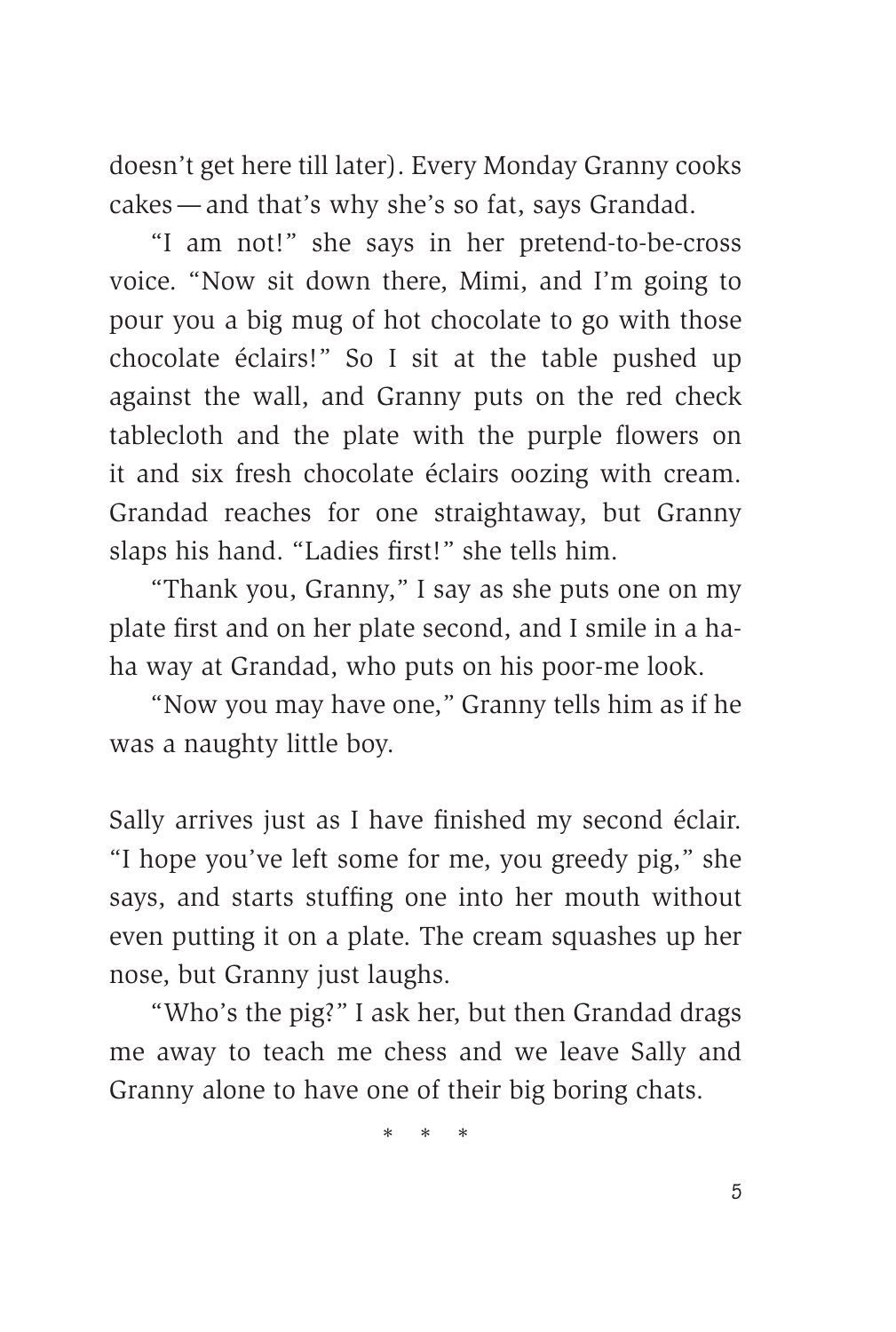This is my second chess lesson. My first lesson was last Monday and it lasted about twenty seconds because I had to watch my favorite soap opera, *Southsiders*. I always have to watch *Southsiders* so that I can fill in Aunt M. on the episodes that she misses.

"Now we have ten minutes today before your rubbish show starts," says Grandad, spilling out the chess pieces. "So let's get cracking."

"It's not rubbish, Grandad—it's educational."

"Educational my bottom! Now, what's this piece called?" He holds up this little black upside-down cone.

Luckily I know this one. "It's a prawn, Grandad," I tell him confidently.

He laughs—that's how I know I've got it wrong. "No, not a prawn, Mimi, a PAWN."

"Prawn, pawn, what's the difference!" Sometimes, I find, adults fuss about nothing.

"One is a shellfish and one is a chess piece—that's the difference."

"I think my show is going to start, Grandad," I say. I don't think chess is going to be my game, somehow. I reach for the remote—but Grandad grabs it first.

"Not so quick, young lady." He holds up another black piece. This one looks like a horse's head. "Now, this piece is a knight."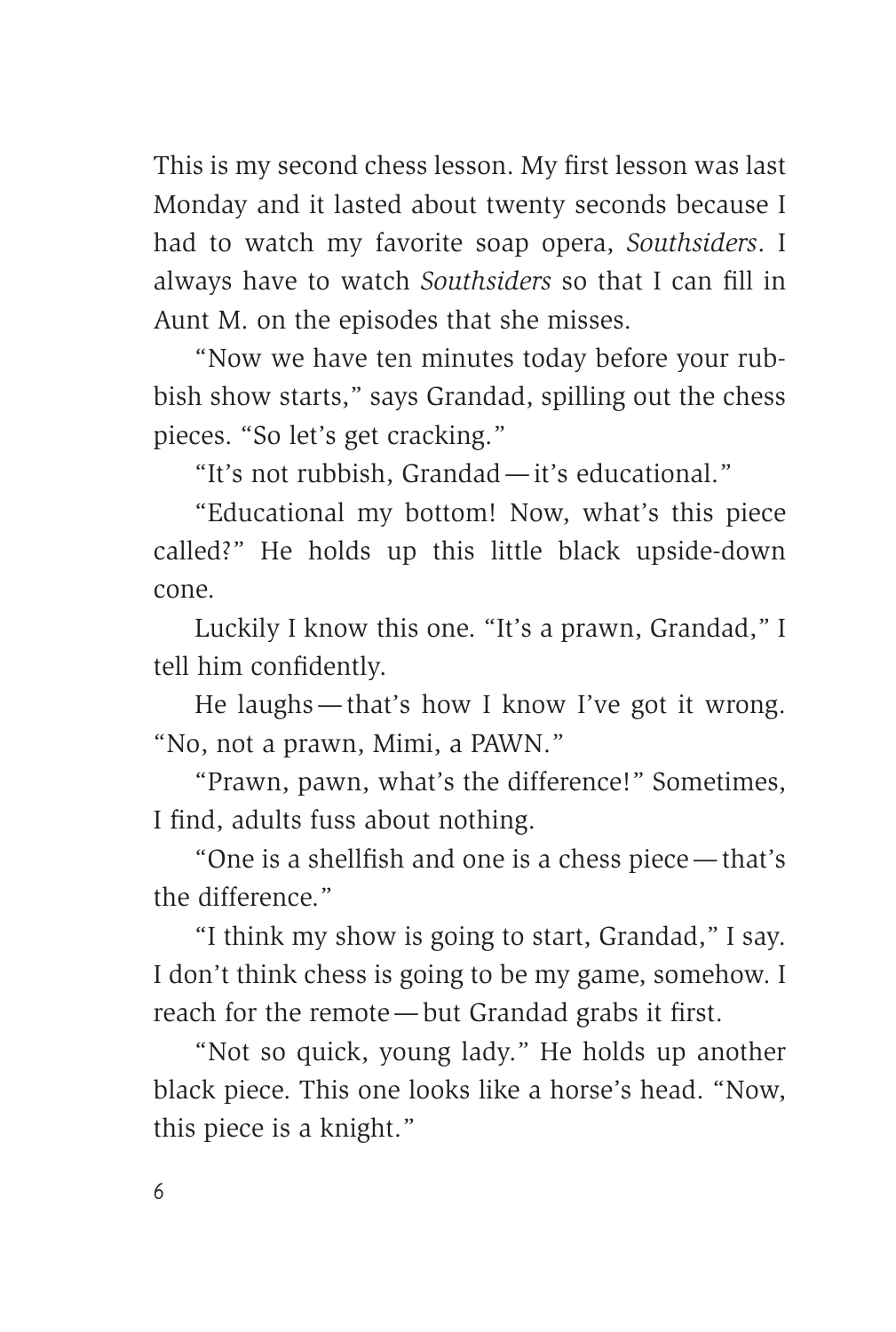"Then this must be a day," I say, holding up the white horse's head.

"What?" says Grandad, looking really puzzled.

"If the black one is night, the white one must be day," I explain.

Grandad just slaps his forehead with his hand and groans. "*Knight,* not *night*!" he says, which makes no sense to me. Then he sees that I'm only messing and sighs. "Oh, you! OK then, let's watch *Southsiders*." He ruffles my hair and we settle back on the couch to watch the TV

Grandad wants to teach me chess because I'm Chinese and the Chinese invented chess about a million years ago, apparently. Personally I don't know what anyone sees in the game, but I don't tell him that.

Soon Grandad is snoring and I'm sucking my thumb and watching telly, and everything feels nice and comfy and peaceful and I wish I could stay there all evening, but at six o'clock we have to go home.

It is not a long drive home. Granny and Sally and I squash into the backseat of the jalopy, and Conor sits up in the front. Granny always tells Conor to get in the front because of his long legs, but he tells her that it is only because she is afraid to sit in the front when Grandad is driving.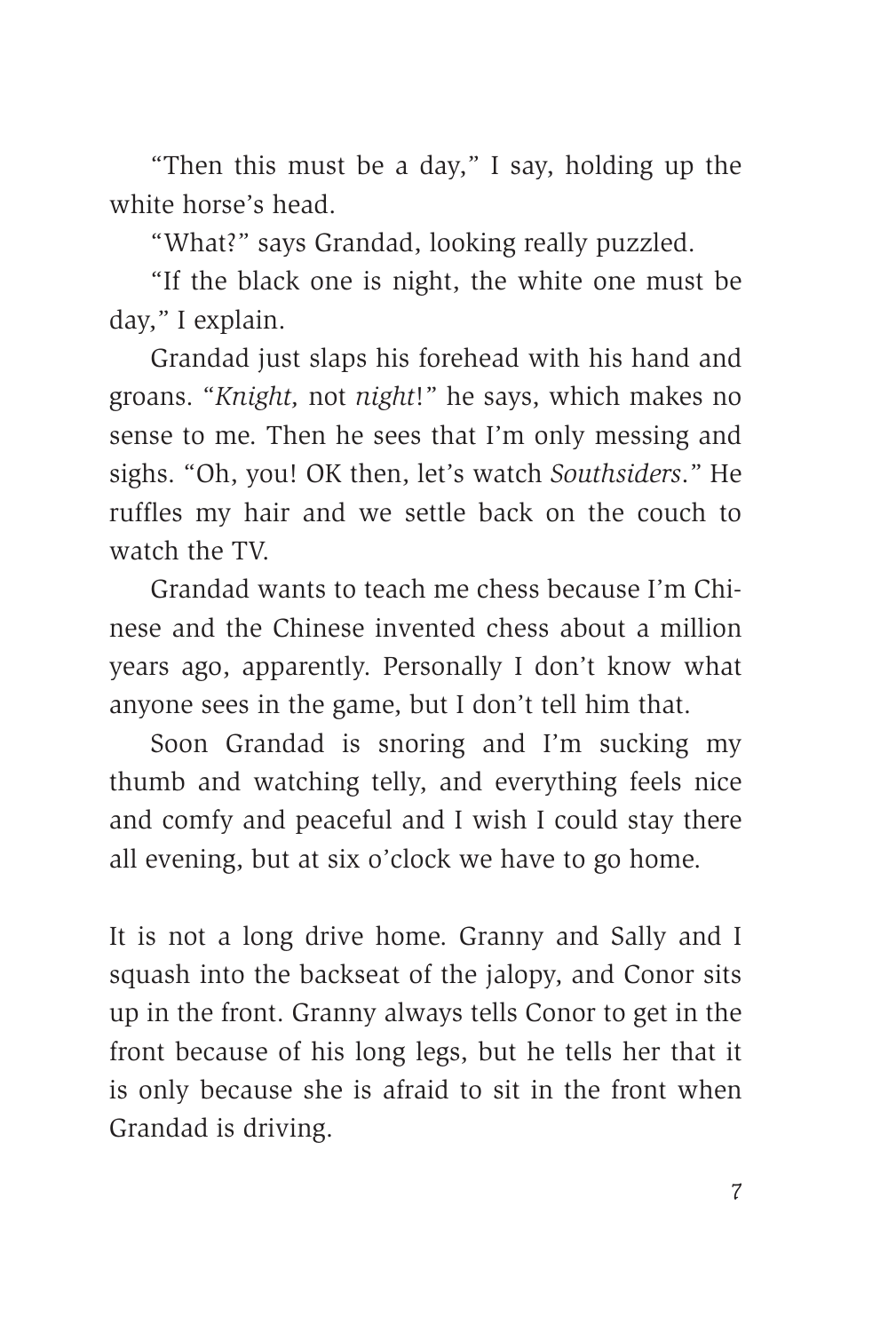"You could be right, Conor," Granny said, laughing. "Keep your eyes on the road, old man!" she tells Grandad.

"Are you driving the jalopy or am I?" asks Grandad as he drives through red lights.

"Those lights were red!" yells Granny. "Are you trying to kill us all?"

All my aunts say that Grandad shouldn't be driving anymore, but none of them has been brave enough to tell him yet. I hope they don't, because it would really upset him. Anyway, he hasn't had a crash yet, and when he drives he goes as slow as a snail.

Before we get back, Sally has to be dropped off at her weirdo friend Tara's house, which is good because I want to read her diary before she comes home.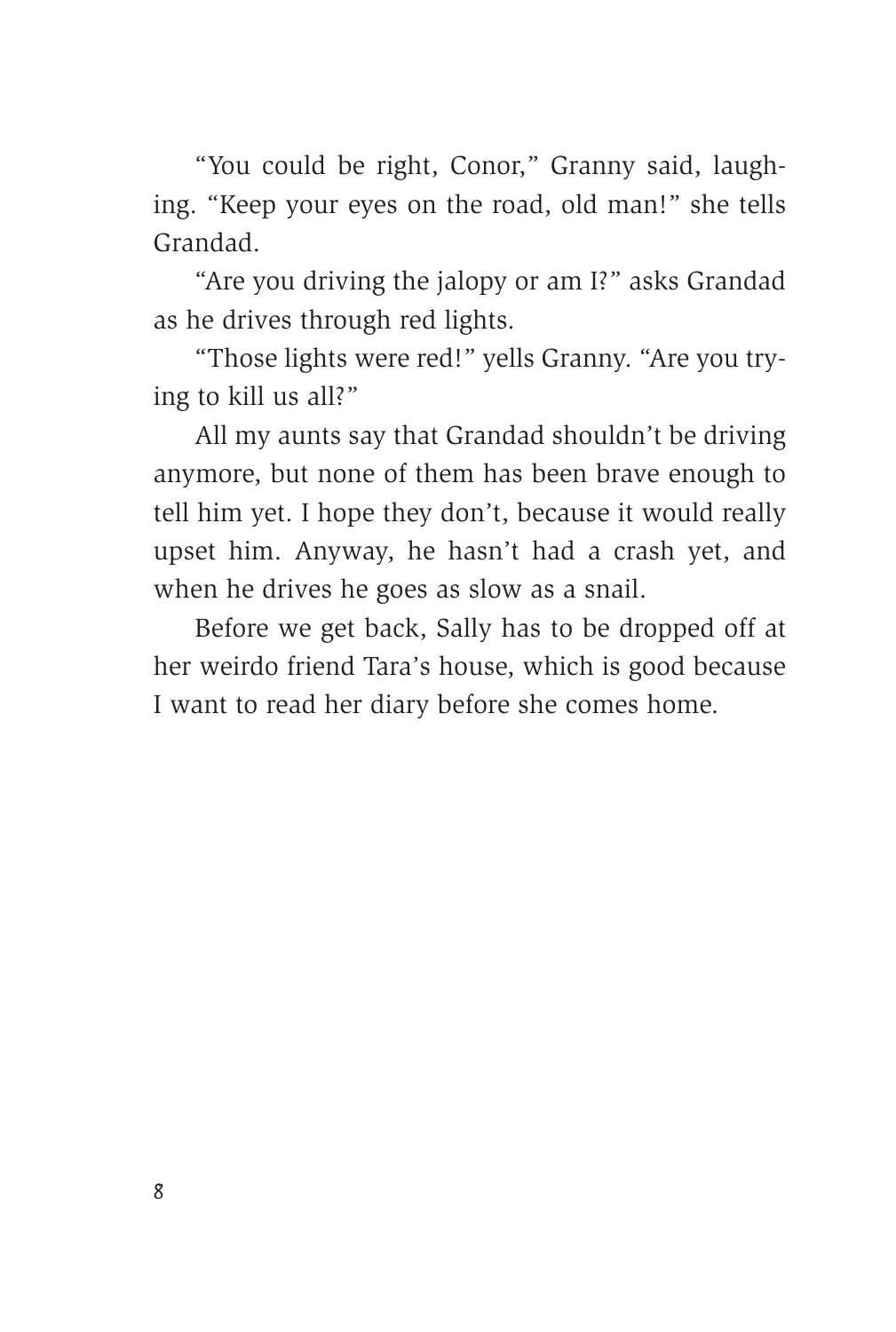# Chapter 2

The house is dark when we get home, and chilly. Dad is fast asleep on the couch. He hasn't shaved again and his hair is all rumpled. I can see his toe sticking out of his sock. He looks so tired and sad and old that I don't wake him up. Anyway, Conor will soon enough when he gets started on his drums.

As usual Conor disappears into his bedroom and I turn on all the lights in the house before I slip into Sally's bedroom and lift up her mattress and pull out her diary. It is a lovely, heavy, hardback diary with little pictures of wildflowers on each page. Sally has a great collection of stationery in her room— markers of every color, folders and notebooks of all sizes, glue,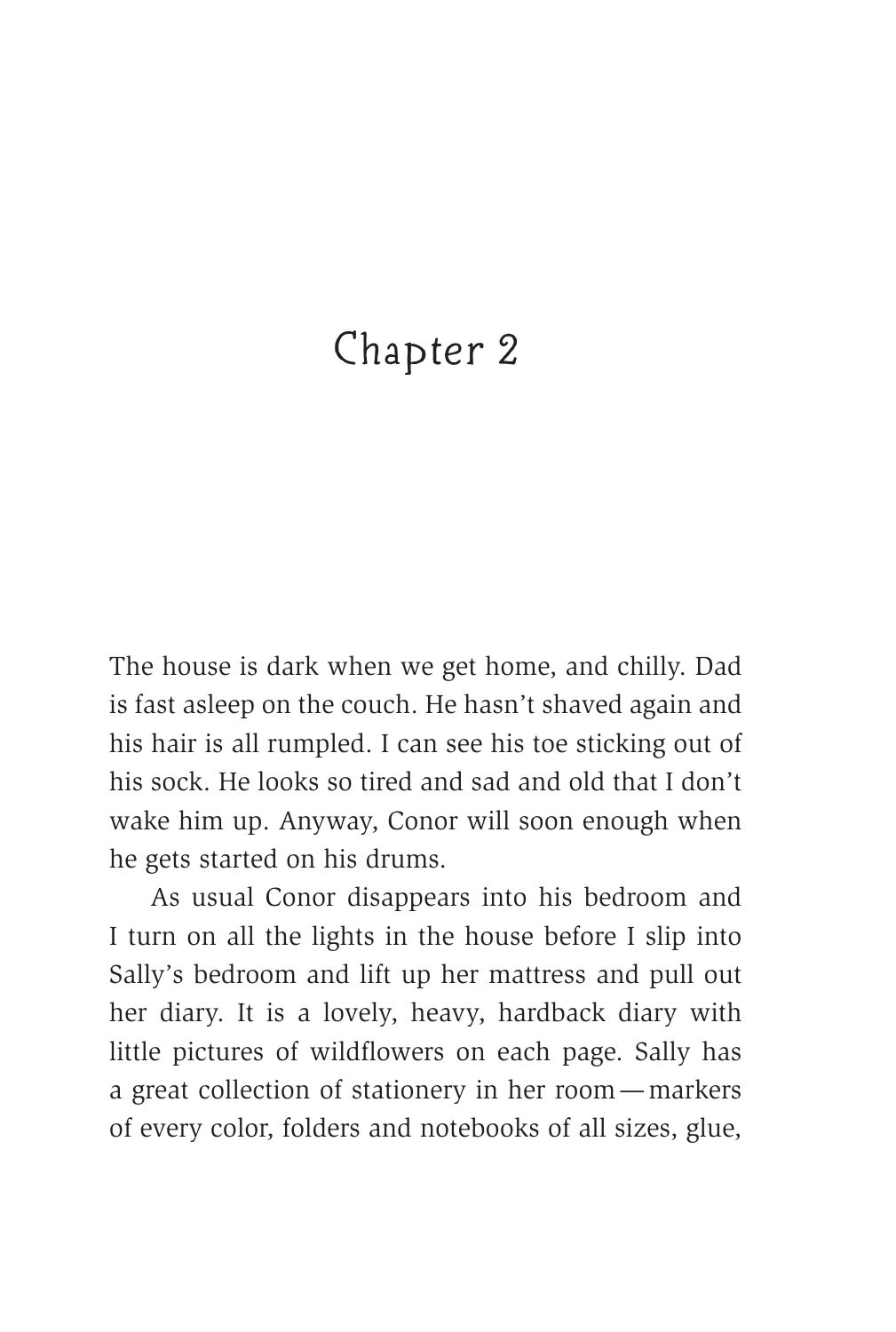tape, staples, paper clips, sharpeners, erasers, thumbtacks, pens, pencils in all colors, and paper in all sizes and colors. She has cards and letter-writing paper that is scented with perfume and a little booklet of stamps—all neatly arranged on her desk.

But best of all is her diary. I love sitting on her bed and opening its heavy cover—very carefully so as not to mark the pages—and then I read her most private thoughts before I put it away exactly as I found it. She would kill me if she ever found out that I have read it.

I know I should not read Sally's diary, but I can't help myself. She hardly ever talks to me now since Mammy died, and it seems as if she doesn't care about anything or anybody anymore except her horrible friends with their black clothes and black lipstick and black mascara and black earrings and black moods.

But I know she does care, because she tells her diary everything. Well, almost everything. She tells her diary about how much her tummy aches when she thinks of Mammy and how she misses her hugs and even her scolding. She tells her diary that she misses our daddy now that he is so sad and tired all the time. She tells her diary that she loves her little sister, Mimi, even if she drives her crazy half the time, and how she wishes Conor wouldn't spend every minute playing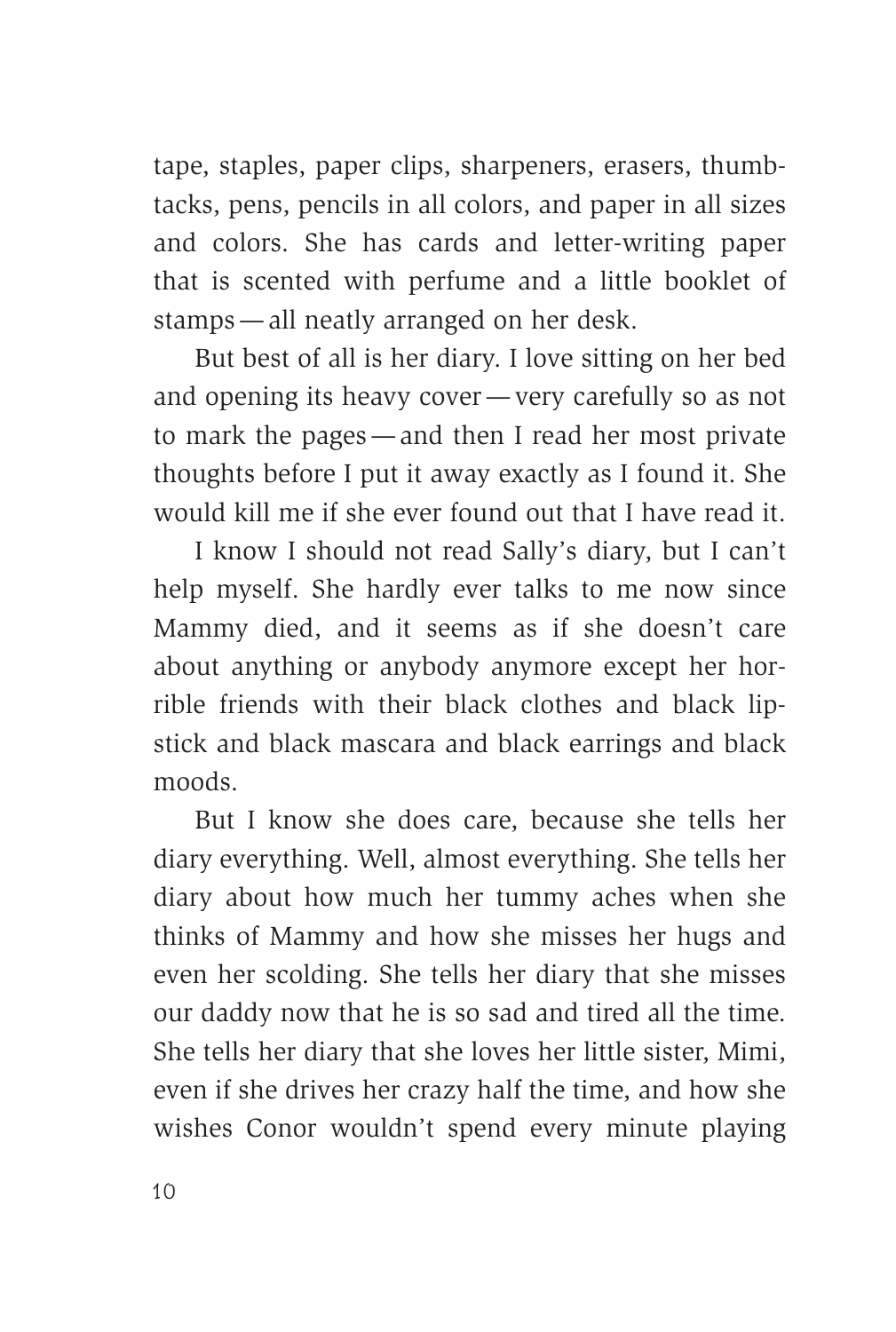the drums in his bedroom. She tells her diary how much she hates pizza now.

She tells her diary that she cries herself to sleep every night—just like I do. She tells her diary that sometimes she gets really cross with Mammy for getting herself killed on her bike and she hates feeling like that but she can't help it, and I know just what she means. You see I can't help it, either—so I have to read Sally's diary whenever I get the chance.

Also, my teacher, Ms. Addle, says that she wants the children in her class to read everything they can get their hands on—newspapers, comics, the backs of cereal boxes, the ads on the bus stop, signposts . . . everything we see. She didn't actually mention diaries but I bet she would have if she had thought of it.

But the most important reason I have to read Sally's diary is to find out what her dark and dreadful secret is.

Sally often mentions her "dark and dreadful secret" to her diary, but she never says what it is exactly, except that it is shameful and dangerous. But yesterday Sally told her diary that she would tell the terrible secret to it soon, so you can understand how excited I am as I sit on her bed with her diary on my lap.

I'll straighten out the bedcovers before I leave—I am very careful to cover all my tracks, like a good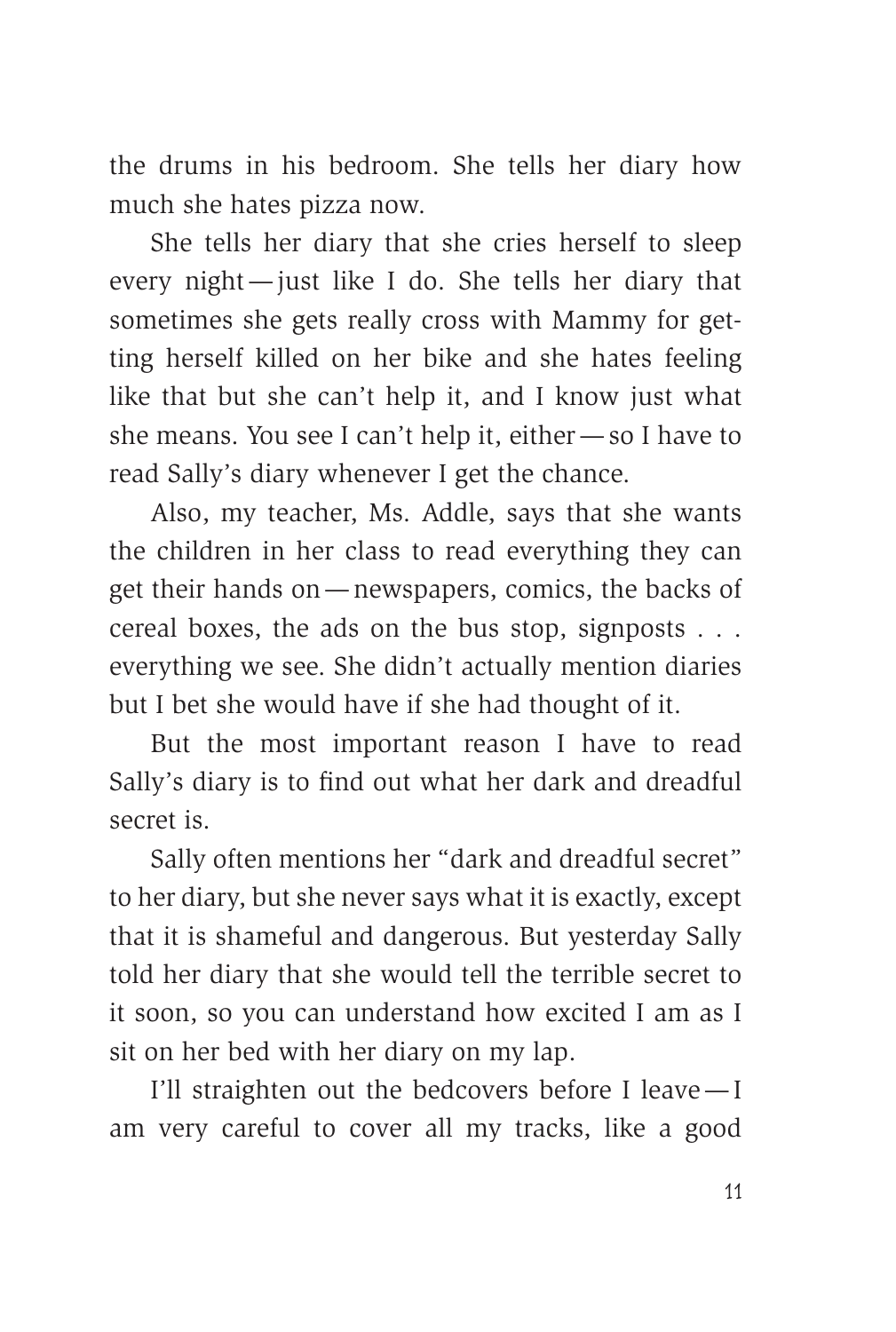burglar. I open the diary to the new page, and I read yesterday's entry:

 $Sundau - 148$  days

Dear Diary,

I have reason to believe that there is a spy in the house. Somebody—some stINKY little busybody — has been reading my diary. Only a rotten, smelly, horrible little SNOOP would read someone else's most private secret thoughts, and I think I know who it is! If you are reading this now, YOU NOSY parker, then I hope that you are feeling ashamed of yourself . . . because you should be! I hope your long nosy-parker nose falls off and your eyeballs pop out of your head. I hate you for this and I will never forgive you. Sally.

P.S. Dear Diary, I cannot tell you my secret until I catch the spy and kill her!

I drop the diary as if it has burned my fingers! How dare Sally accuse me of reading her diary? I nearly grab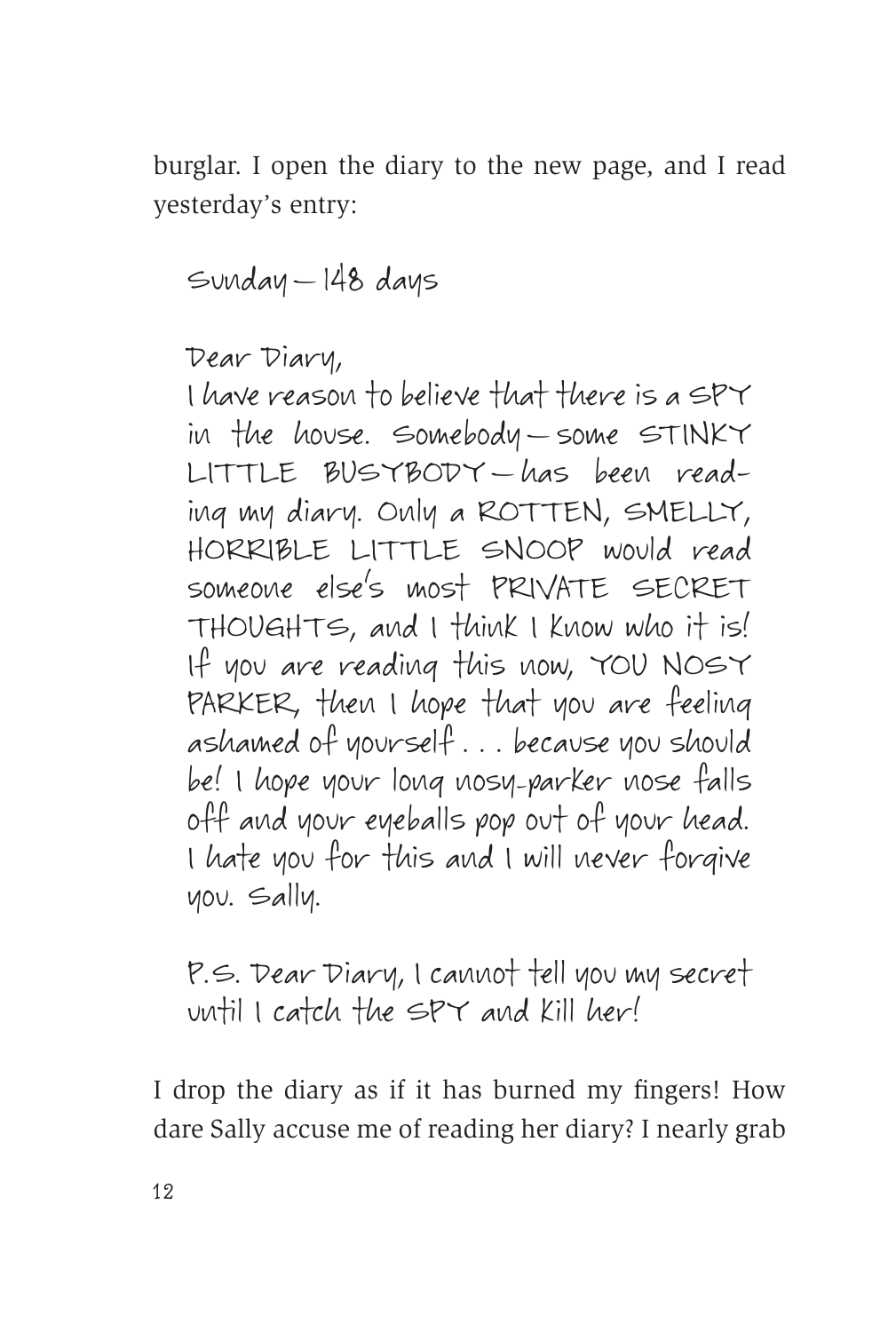a pen and write on the page some terrible things about her before I remember that then she would know for sure that I have been looking at it.

But she does know! Suddenly I feel terrible. I put my face in my hands. I can feel my cheeks burning. How did she find out? I am always so careful to leave everything just as I find it, and she is always out of the house when I read it.

Right then I do feel ashamed and like a sneaky nosy parker. How can I ever talk to Sally again or look her straight in the eye? She'll never forgive me. I would never forgive me if I were her.

Then I think, maybe she doesn't really know that I read her diary. Maybe she is only trying to trap me. I decide not to say anything at all, just to carry on as normal. And if Sally accuses me to my face I'll cry and call her a liar. So I put everything back where it was—and just in time, too, because I have hardly finished straightening out her duvet when I hear her key turning in the front door.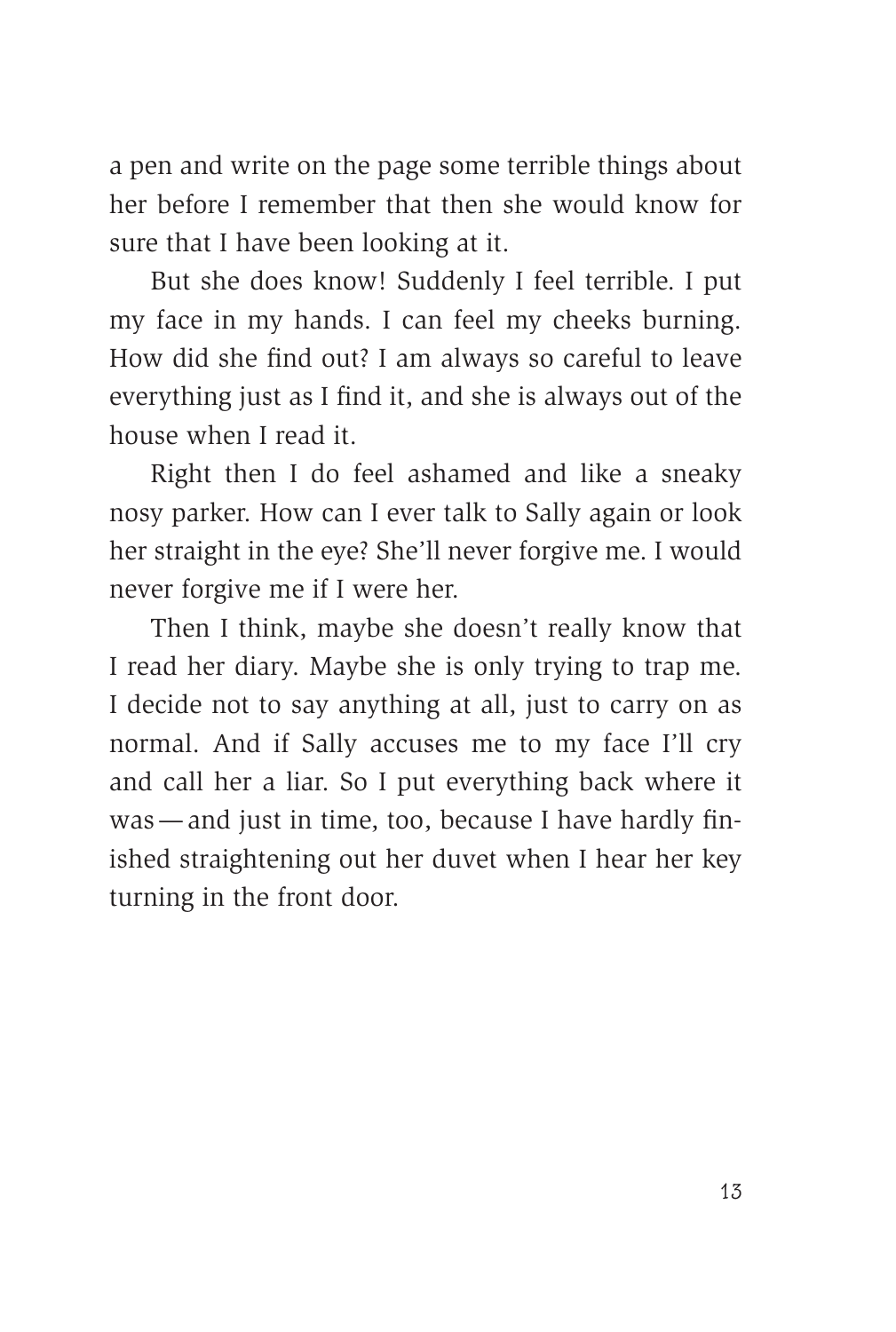# Chapter 3

Sally says nothing to me all that evening. Maybe she doesn't know it was me who read her precious diary after all.

Dad makes us pizza for dinner as usual. I used to love pizza, but now I am sick of the sight of them and Dad always leaves them in too long and they get all burnt and hard. "Sorry about that, kids," he mutters as he serves us a half pizza each. He doesn't seem to mind as he chews on his own piece of pizza as if he were chewing an old shoe.

Conor doesn't seem to mind either—he just eats away and talks to Dad about the soccer tournament and doesn't seem even to notice that Dad is barely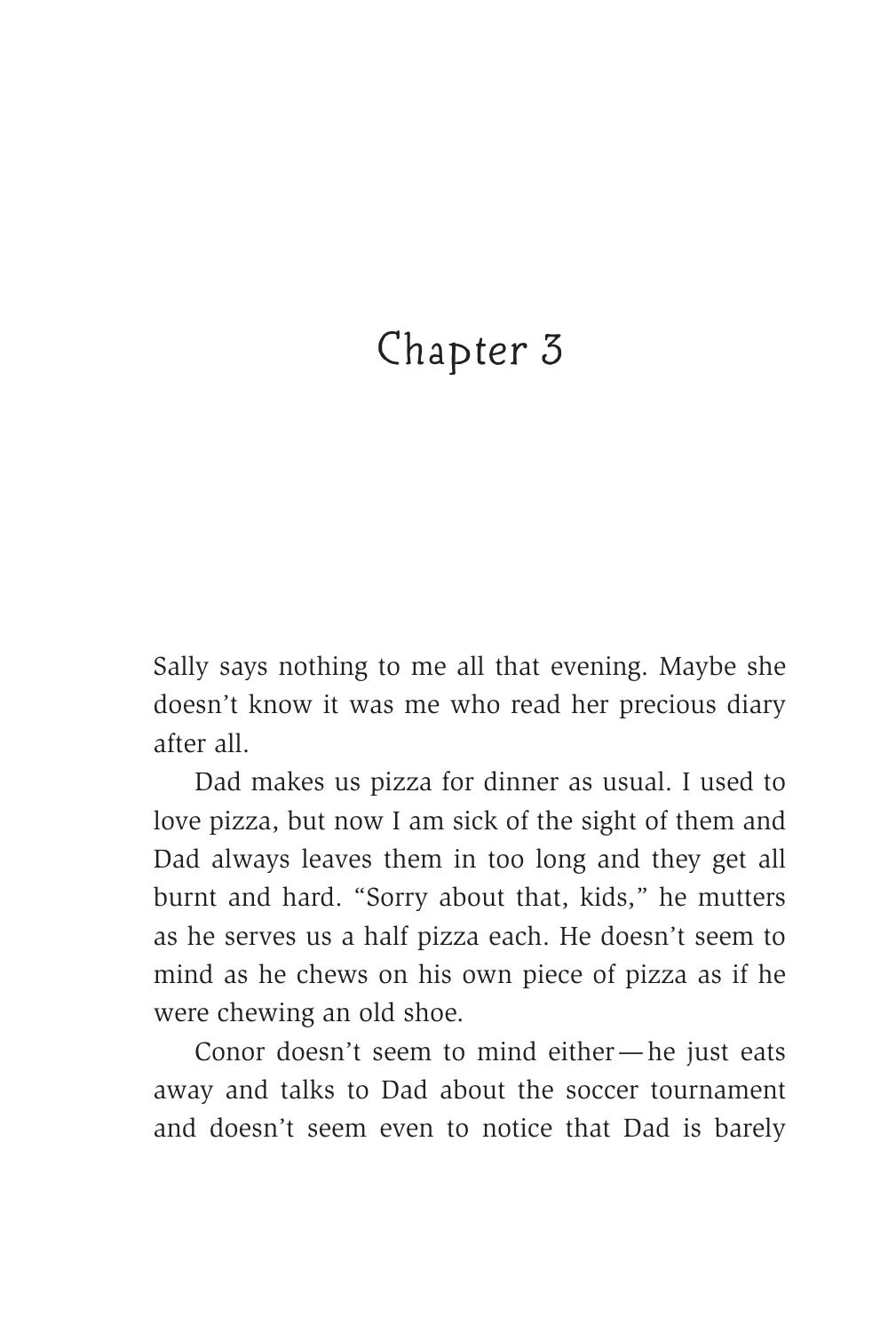answering him."Liverpool are away to Man U on Wednesday, Dad," he says, his mouth half full.

"Is that so?" mumbles Dad as if he is living on another planet.

"Should be a close match. Man U will miss Rooney he's pulled a hamstring."

"Is that so?" answers Dad, but I don't think he's even listening. Conor might as well be talking to himself.

Sally and I don't eat Dad's pizza if we can help it. Sally usually just walks over to the back door, opens it, and tosses her pizza out to our dog, Sparkler. After a bit I do too. Dad doesn't seem to care—but Sparkler is delighted. She never gets sick of pizza. When Mammy was alive, Sparkler used to charge around the house, jumping on everybody and licking them. Or she'd find her leash and pull it around in her mouth until somebody took her for a walk. Now she's never in the house and nobody bothers with her much, and she's gotten so fat from all the pizza that I don't think she could actually walk very far anymore.

After dinner Dad wanders off to look at some old photos, and that just makes him sadder. Conor takes his plate up to his room and starts playing his drums. He does that every evening now. He is the worst drummer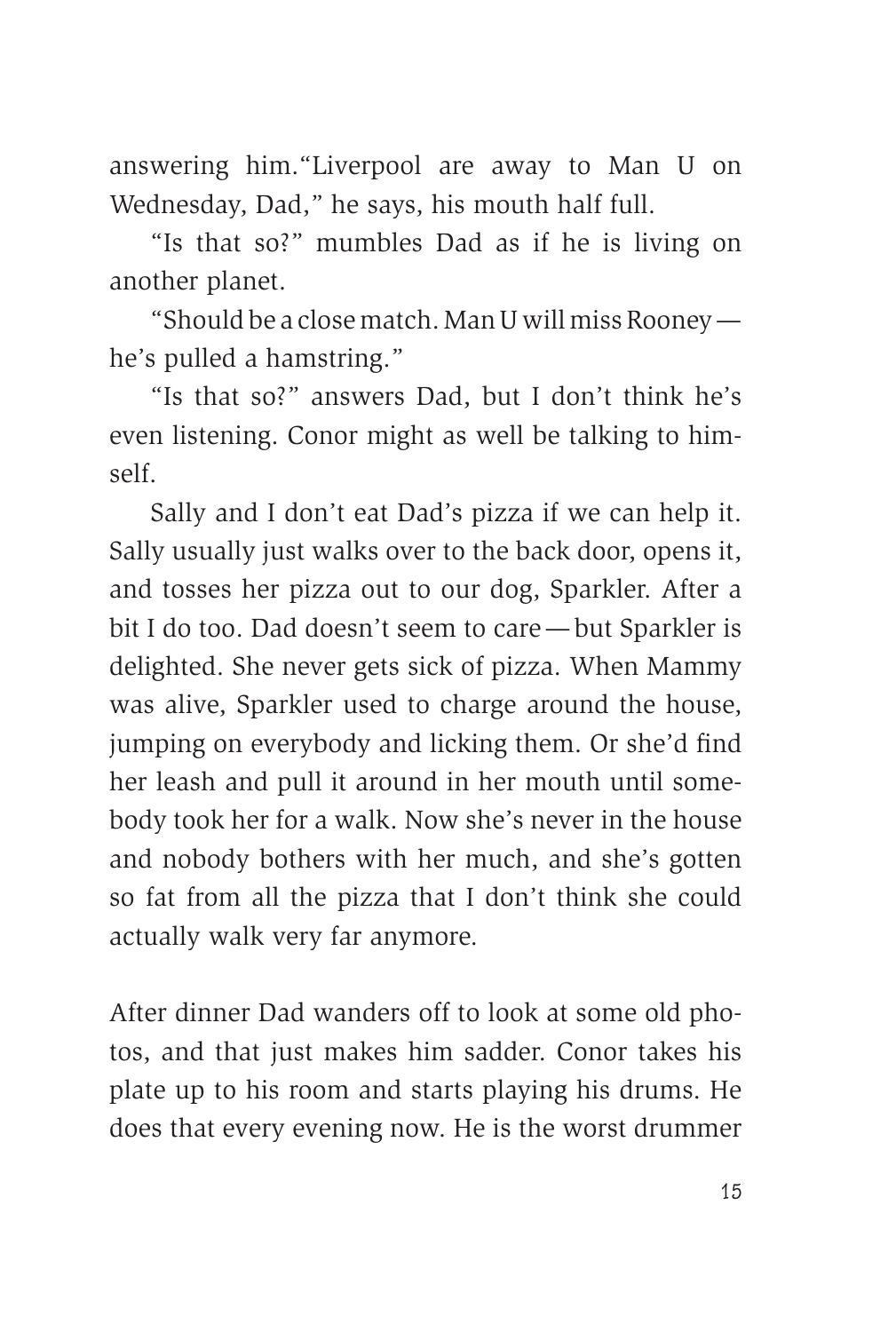in the world, and he is also the loudest. The noise he makes is so loud that I have to turn the TV volume up to its highest and Sally has to turn her CD player as high as it will go.

We live in a sad house but at least it is not quiet!

My friend Orla is very jealous of me because she has to be in bed by nine thirty every night and I can stay up as long as I like, but tonight I am tired and there is nothing on the TV so I go to bed at ten thirty. Orla is jealous too because I can just throw my clothes wherever I like and Aunt B. will pick them up in the morning. Aunt B. comes every day when we're in school and cleans the house spick-and-span, and every evening after school we mess it up again.

I used to find it hard to sleep with all the noise in our house. But you can get used to anything, and after a few words with Socky my eyes begin to close and my thumb slips into my mouth. "Good night, Socky," I tell my sock puppet, and he nods and says, "Good night, you." And then I slip him off my hand and tuck him under my pillow.

Before Mammy died I had gotten too old for Socky, but Mammy always used to look for him when she tucked me in. "Ah, poor Socky!" she'd say, and she'd pull him out, all dusty from under the bed, and then she'd put her hand into him and talk to him in her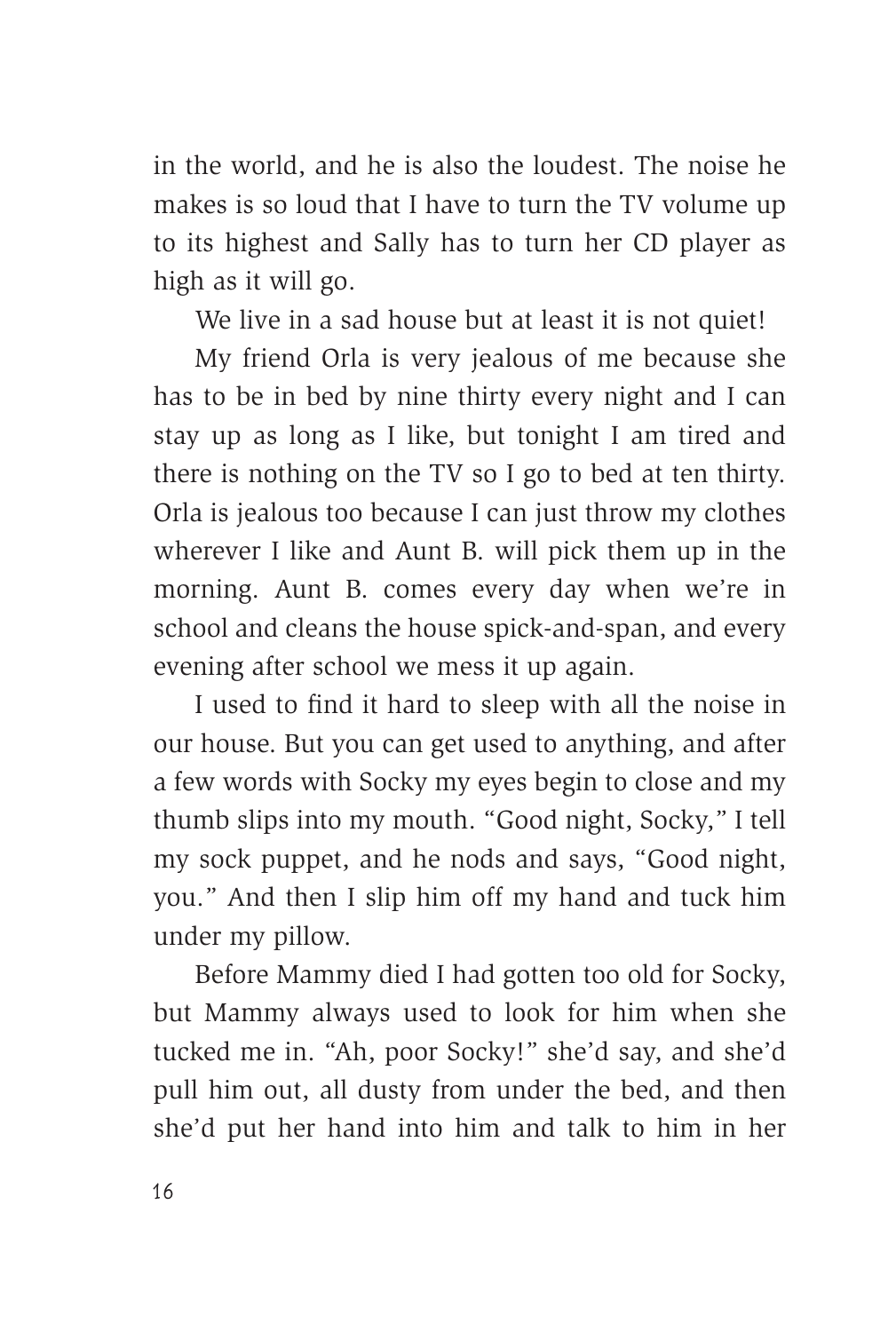silly voice: "So, Socky, has Mimi got too big and grownup for you, is that it? And I suppose she's too grown-up for a tickle from her old friend Socky too?" And then she'd tickle me to death with Socky on her hand. When she'd leave the room I'd throw him under the bed again. But since Mammy died I am not too old for Socky anymore.

The last thing I do before I drift off is to whisper "Good night" to the picture of Mammy on my nightstand, and I ask her to mend Daddy's broken heart. That makes me cry a little, but next thing I'm asleep.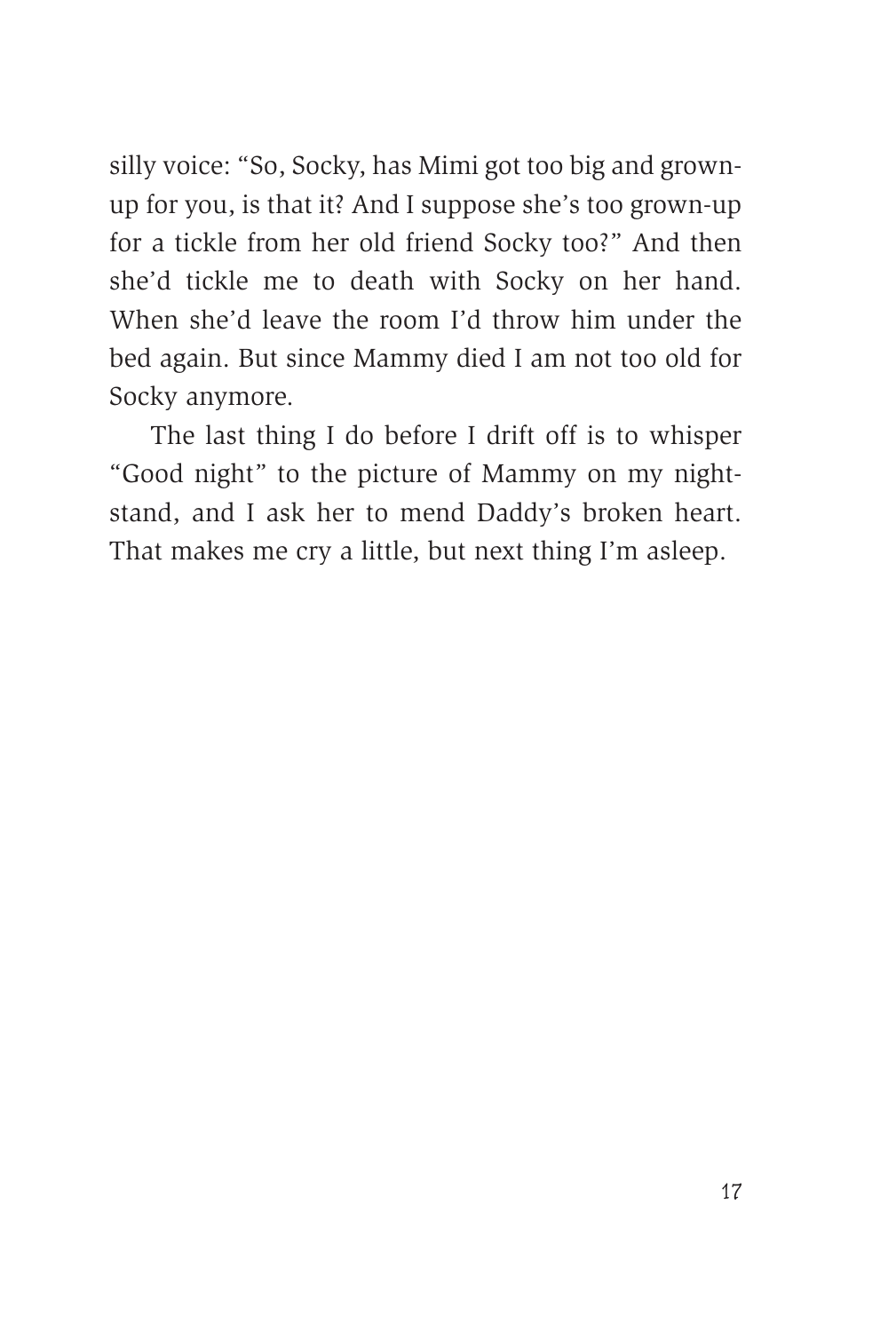### Chapter 4

### Tuesday — 150 days since Mammy died

Tuesday is Aunt M.'s day. Aunt M.'s full name is Marigold. Both my mammy's sisters are named after flowers—Aunt M. and Aunt L., whose full name is Aunt Lupin ("Aunt Loopy" my dad used to call her before Mammy died)—and my mammy was named Poppy. Daddy has only one sister, Aunt B., short for Betty— "Which is not a flower, thank you very much," she says!

Before I go to Aunt M.'s I have to drop in to Mrs. Lemon's shop for a Spiff bar and some free sweets. I love Mrs. Lemon.

Sally has detention today, so I am first to arrive at Aunt M.'s apartment, which suits me fine because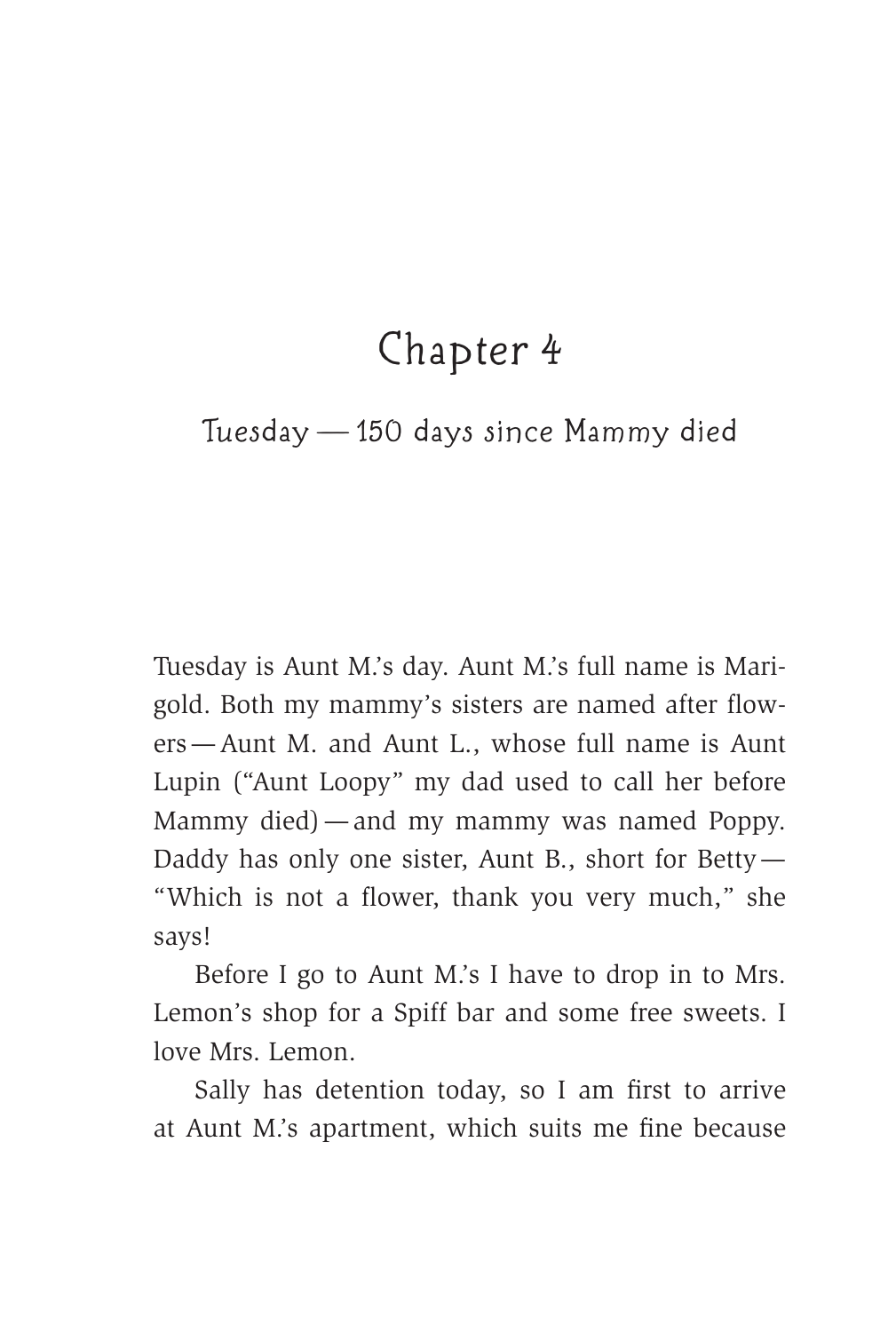Sally keeps giving me these looks where she makes her eyes all narrow, and although she hasn't said anything I think she knows that I am the one who read her diary. So just at the moment I prefer to keep out of her way.

Aunt M.'s apartment is on the third floor, so I take the elevator. Her apartment is almost new, and even though Grandad says that you couldn't swing a cat in it, I think it is just perfect. Granny isn't too impressed with it either. She wonders where the children will play, but Aunt M. just says that she has no intention of having children for years and years, if ever, and Granny says, "We'll see about that."

"I'm not even married yet and you're going on about children already!" shouts Aunt M. She and Granny are always fighting.

Aunt M. will be married next September, to Nicholas—and he'll be dropping in later, says Aunt M. when she stops hugging me, so Conor will be pleased. Aunt M. always hugs me when I come on a Tuesday. If Sally is there with me, and she is in the mood, we have a group hug.

Aunt M. is very short—I'm nearly as tall as her—and she smells of those little blue flowers that I love, so I take a big sniff and say, "You smell lovely, Aunt M."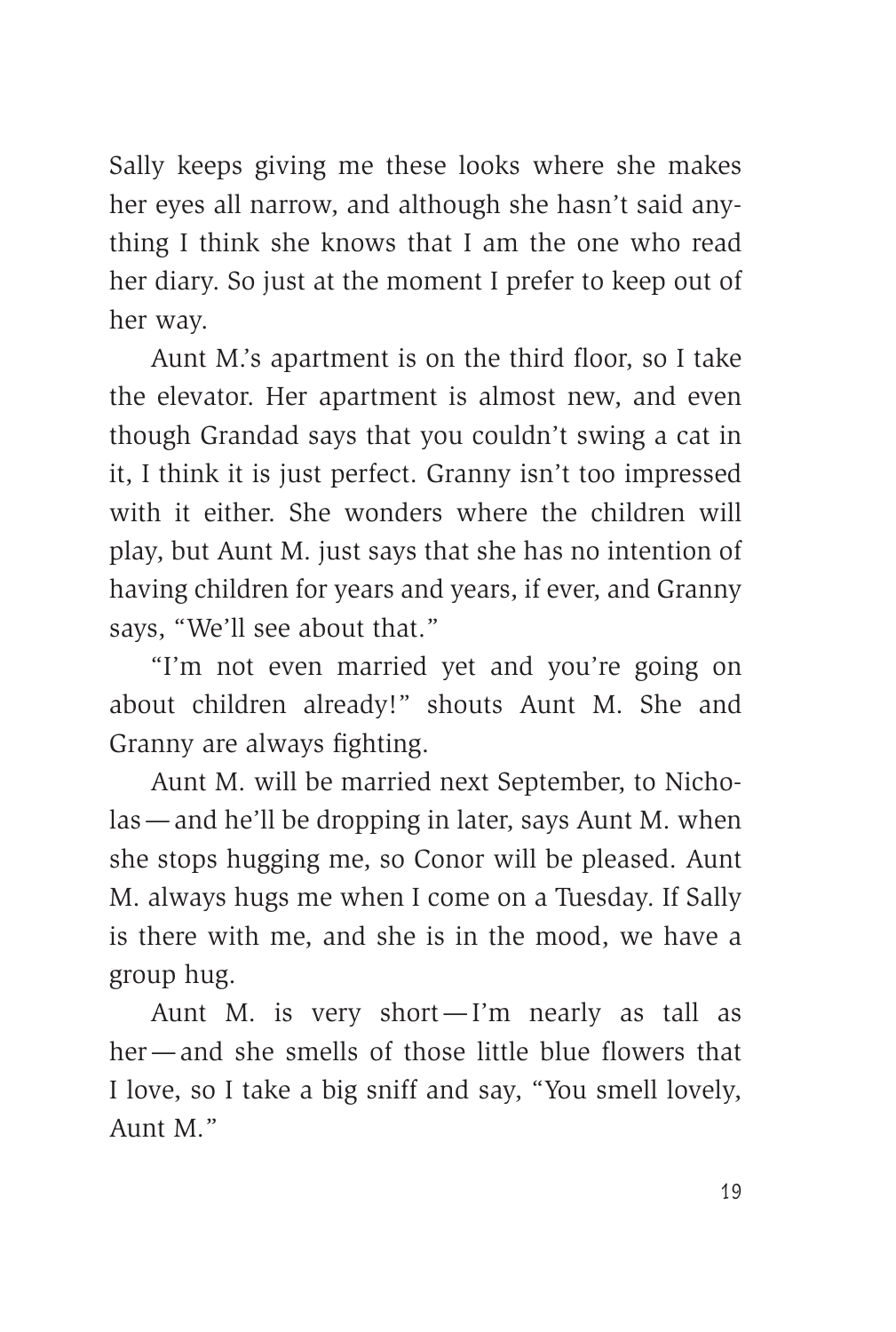Aunt M. is an engineer, whatever that is, and Tuesday is her only half day, which is why she takes us after school on Tuesdays. Aunt M. is not one for baking, but she still has lots of goodies for us from the shop. So before *Southsiders* starts, Aunt M. and I have a good gossip and stuff our faces with sweets and bars and wash it all down with Coke, and then at three thirty we sit down on her white leather sofa and watch *Southsiders* together. Because Aunt M. misses every episode except Tuesday's I have to fill her in on what's been happening.

"Well, you'll never guess," I tell her. "Blackson you know Blackson, the one with the ginger hair."

"The one who's going out with Ginger, the skinny girl with the black hair?"

"Yeah, well you'll never guess," I tell her. "Blackson walked into the pub, unexpected, and there was Ginger kissing guess who?"

"OH MY GOD!" screeches Aunt M., covering her mouth with her hand. "Who?"

"William!"

"No! Is he the one with the fair hair and the mustache who I fancy?"

"No, not him." Aunt M. is always getting the people in *Southsiders* all mixed up. "No, Gregory is the one you fancy—there's William!" I tell her, pointing at the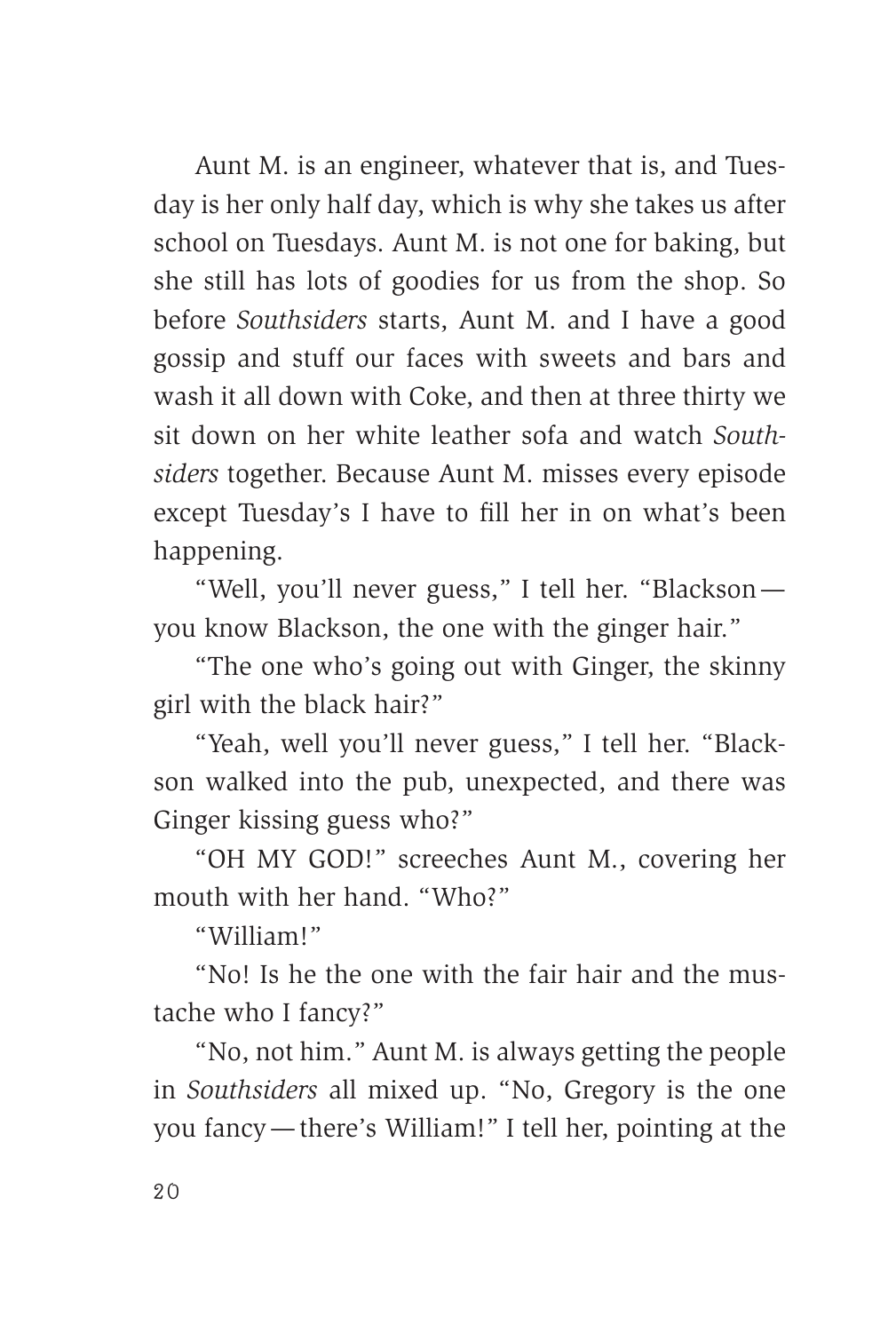screen, because William has just appeared . . . and he doesn't know it but Blackson is coming up behind him looking very mad indeed.

"OH, MY GOD! I CAN'T LOOK!" screams Aunt M., covering her eyes with a cushion as Blackson raises a big stick and is about to bash William on the head. . . . And then there's a commercial break.

Of course during the break Sally arrives. She stuffs a candy bar into her mouth and says, "I suppose you're watching that rubbish *Southsiders.*"

Then Aunt M. wants to show her her wedding dress before Nicholas arrives.

"I suppose it's white," Sally grunts, but Aunt M. just laughs.

So I am left watching the rest of the show on my own, and it's just not the same. I could kill Sally . . . if she doesn't kill me first for being a nosy-parker spy.

At last Aunt M. remembers me, but no sooner has she sat down again than Nicholas and Conor arrive at the same time, and suddenly Aunt M.'s cozy little apartment seems crowded with noisy people. Everybody has forgotten about *Southsiders,* and William will just have to bleed to death on his own because Nicholas has decided that I have watched enough TV.

"I wonder, will this round helmet fit on Mimi's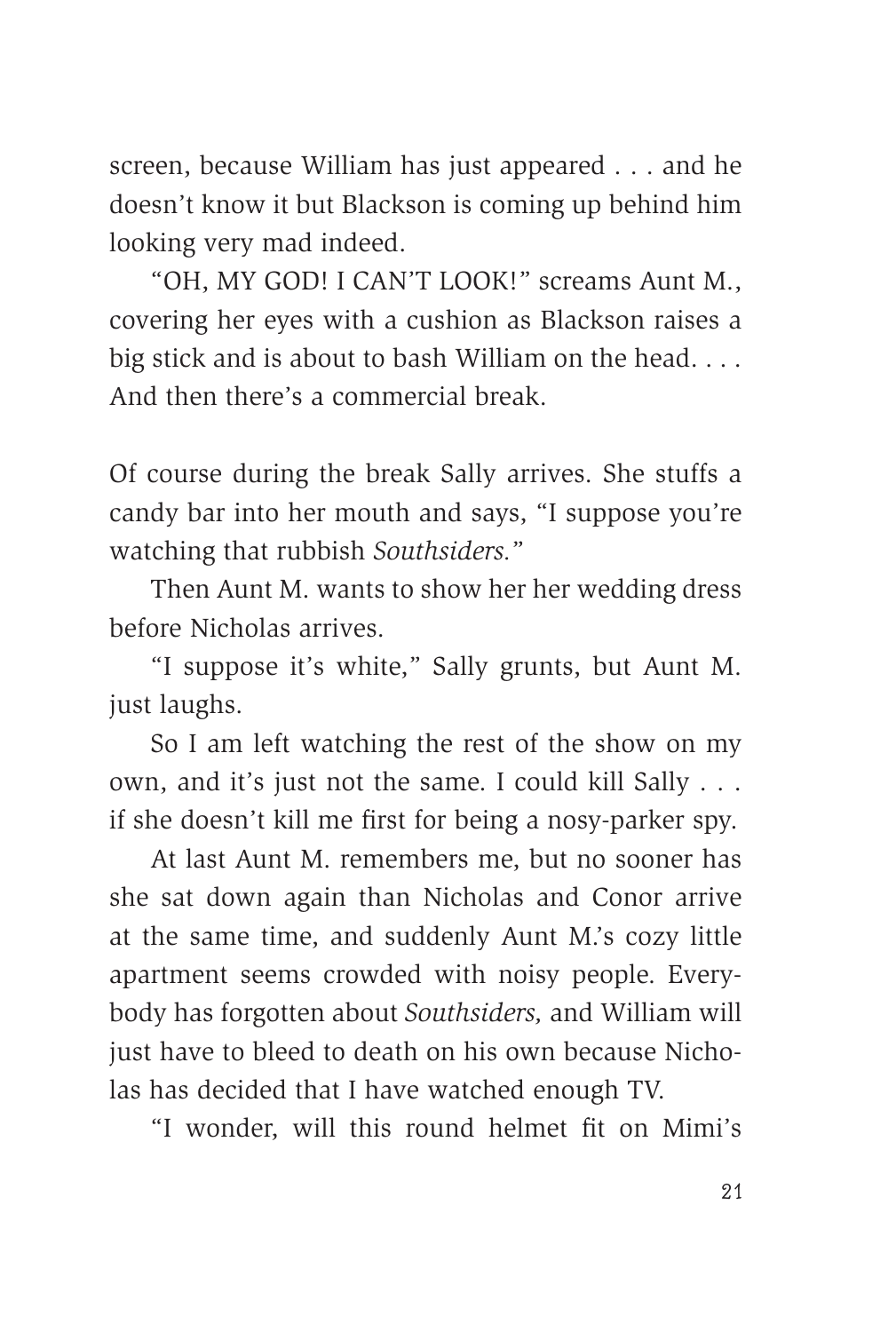square head?" Nicholas shouts, and pushes his motorbike helmet onto my head back to front. He says I have a square head from watching too much TV but it's not true—I check my head regularly in the bathroom mirror and it is as round as it always was.

I can't see a thing with the helmet backward on my head, and then he starts to tickle me. Nicholas has the longest fingers that dig right into you and tickle you to death, and I'm nearly feeling sick with giggling when at last he stops because he has to talk seriously about motorbikes with Conor.

"Give me back my helmet, Squarehead," he says, and pulls the helmet off my head.

But before he goes he has to give his "fiancée" (that's what he calls Aunt M.) a big sloppery kiss, and Sally groans, "Oh, give me a bucket!" and Conor just goes red and looks down at his shoes until they're finished.

I wish every day was Tuesday. So does Conor because Nicholas takes him on a ride on the back of his motorbike. Sally loves Tuesdays too because she thinks Aunt M. is cool (I know that because I read it in her diary). So I am always sad when we have to go home to our sad house at six o'clock.

Today Dad is at least awake. He's just staring at the telly, although it is not even switched on. "Help